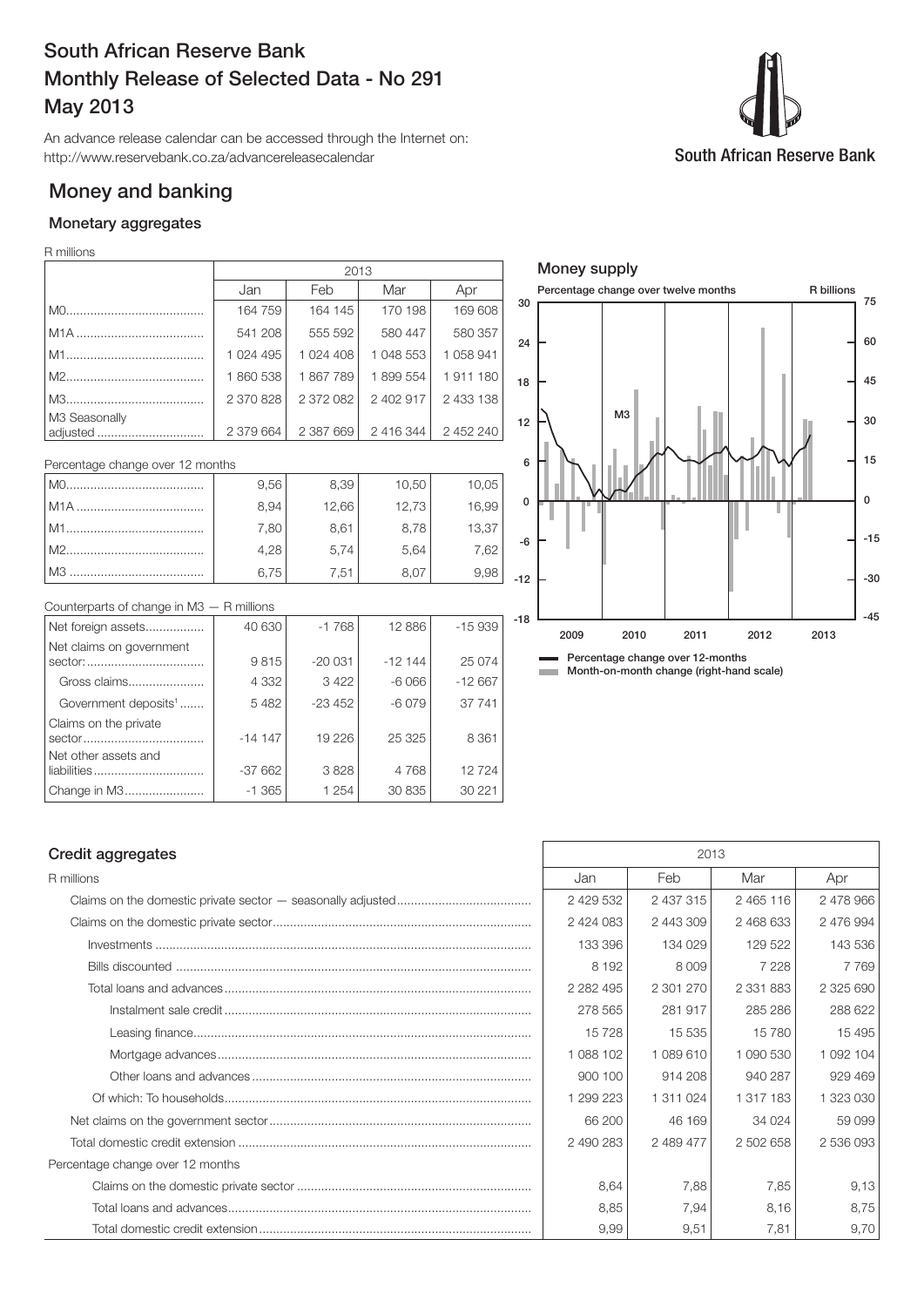# Money and banking (continued) and  $\sqrt{2013}$

| Banks and mutual banks (R millions) | Jan           | Feb       | Mar           | Apr           |
|-------------------------------------|---------------|-----------|---------------|---------------|
|                                     | 2 491 399     | 2 525 645 | 2 565 120     | 2 551 887     |
|                                     | 92 074        | 90 586    | 88 151        | 92 289        |
|                                     | 2 583 474     | 2616231   | 2 653 271     | 2 644 177     |
|                                     | 93 780        | 99 195    | 97 532        | 105 266       |
|                                     | 3 009 062     | 3 047 865 | 3 0 9 1 7 7 5 | 3 0 8 4 4 8 7 |
|                                     | 289 295       | 290 722   | 295 518       | 293 306       |
|                                     | 63 980        | 65 186    | 66 131        | 67 273        |
|                                     | 145 836       | 147 177   | 156 964       | 156 281       |
|                                     | $\Omega$      | ∩         | $\Omega$      | $\Omega$      |
|                                     | 11 984        | 10852     | 10 432        | 11 458        |
|                                     | 2 2 5 3 1 8 6 | 2 270 403 | 2 300 146     | 2 293 680     |
|                                     | 2728379       | 2768750   | 2807384       | 2796825       |
|                                     | 62 015        | 63725     | 48 940        | 36 322        |
|                                     | 123 369       | 122838    | 126 936       | 128 821       |
|                                     | 715 906       | 699 952   | 681 351       | 704 828       |
|                                     | $\Omega$      | O         | $\Omega$      | $\Omega$      |
|                                     | 3 648 147     | 3673539   | 3 698 694     | 3714360       |
| <b>Banks (R millions)</b>           |               |           |               |               |
|                                     | 158 292       | 158 069   | 158 891       |               |
|                                     | 325 697       | 327 018   | 299 919       |               |
|                                     | 17 147        | 15 664    | 17 338        | 17 501        |
| Land Bank (R millions)              |               |           |               |               |
|                                     | 15 708        | 16 602    | 17082         | 17 242        |
|                                     | 26 152        | 27 665    | 28 478        | 28747         |
|                                     |               |           |               |               |

| International economic data                                                                   | 2013      |           |           |           |
|-----------------------------------------------------------------------------------------------|-----------|-----------|-----------|-----------|
| Changes in gold and other foreign reserves (R millions)                                       | Jan       | Feb       | Mar       | Apr       |
|                                                                                               | 27 7 24   | $-7948$   | 9 2 2 8   | $-6507$   |
|                                                                                               | $\Omega$  | 0         | $\Omega$  | $\Omega$  |
|                                                                                               | 2954      | $-118$    | $-1686$   | 5 1 3 9   |
| Gross reserves of the SA Reserve Bank and open position in foreign<br>currency (US\$m)        |           |           |           |           |
|                                                                                               | 51 227    | 50 374    | 50 009    | 50 307    |
|                                                                                               | 48 130    | 47 211    | 46 084    | 45 834    |
| Net average daily turnover on the SA Foreign-exchange market (US\$m)                          |           |           |           |           |
|                                                                                               | 3 3 2 3   | 3519      | 3487      | 3854      |
|                                                                                               | 1 0 2 8   | 1 1 2 2   | 1 1 4 6   | 1 3 9 0   |
|                                                                                               | 10 249    | 9804      | 9894      | 10 590    |
|                                                                                               | 4 2 2 3   | 5 3 9 7   | 5 3 6 3   | 5 1 1 2   |
|                                                                                               | 18823     | 19842     | 19891     | 20 945    |
| Exchange rates (averages)                                                                     |           |           |           |           |
| Effective exchange rate against the most important currencies (Index: 2000=100) <sup>16</sup> | 61.79     | 61,48     | 60,50     | 60,93     |
| Real effective exchange rate against the most important currencies                            |           |           |           |           |
|                                                                                               | 98,27     | 97.96     | 97,25     |           |
|                                                                                               | 8,7857    | 8,8827    | 9,1747    | 9,1125    |
|                                                                                               | 14,0322   | 13,7578   | 13,8354   | 13,9447   |
|                                                                                               | 11,6813   | 11,8716   | 11.9044   | 11,8615   |
|                                                                                               | 0,0988    | 0.0955    | 0.0969    | 0.0931    |
| Average daily fixing price of gold per fine ounce                                             |           |           |           |           |
|                                                                                               | 14 712,85 | 14 493.71 | 14 620,36 | 13 525,66 |
|                                                                                               | 1 671,42  | 1 629,14  | 1 591,94  | 1485,49   |

2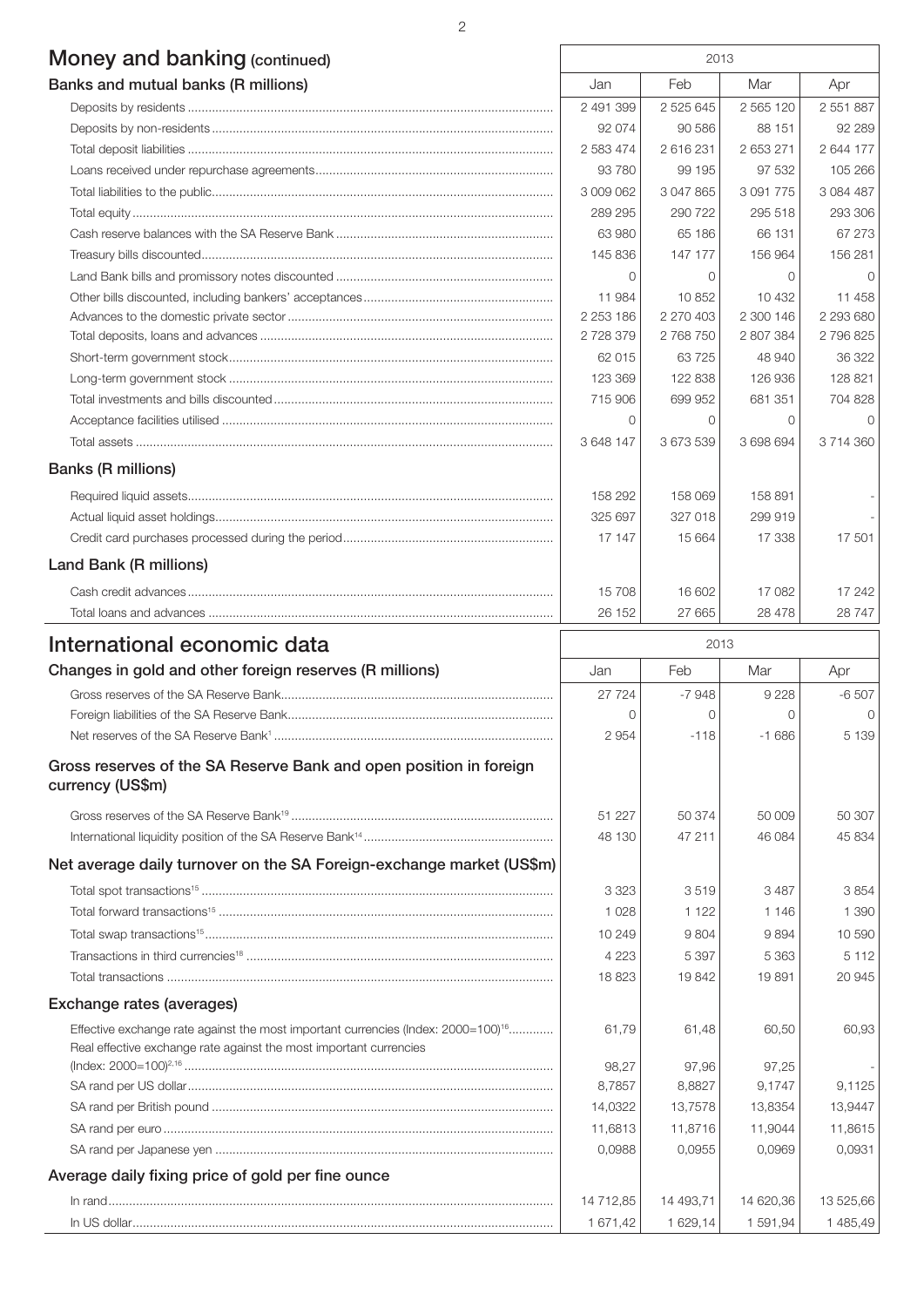| Capital market                                           | 2013          |            |            |            |
|----------------------------------------------------------|---------------|------------|------------|------------|
| Share market <sup>3</sup>                                | Jan           | Feb        | Mar        | Apr        |
|                                                          | 324 444       | 296 694    | 364 827    | 364 734    |
|                                                          | 4881          | 5 1 8 4    | 5488       | 5 6 4 6    |
|                                                          | 233           | 233        | 233        | 223        |
|                                                          | 2,6           | 2,5        | 2,5        | 2,5        |
| Non-resident transactions <sup>3</sup> (R millions)      |               |            |            |            |
|                                                          | 317           | 8 0 8 3    | $-5374$    | 8526       |
|                                                          | 3525          | 4 2 7 3    | 2 1 1 3    | 9657       |
|                                                          | 3842          | 12 356     | $-3260$    | 18 183     |
| <b>Fixed-interest securities market</b>                  |               |            |            |            |
|                                                          | 8868          | 15 097     | $-9896$    |            |
|                                                          | 1764 537      | 1 575 894  | 1 441 028  | 1788588    |
|                                                          | 2 0 2 1 1 3 9 | 1 764 642  | 1 586 834  | 2 020 068  |
|                                                          | 32 217        | 31 4 36    | 29 187     | 38 0 75    |
|                                                          | 7,3           | 7,3        | 7,4        | 7.0        |
| Equity derivative market $-$ futures <sup>3</sup>        |               |            |            |            |
|                                                          | 158 096       | 180 650    | 200 656    | 218 525    |
|                                                          | 7 7 64 7 44   | 5 181 821  | 23 869 664 | 6 982 494  |
|                                                          | 255 751       | 299 362    | 590 518    | 311 059    |
|                                                          | 10 911 756    | 11 103 178 | 12 772 078 | 12 247 809 |
| National government finance                              | 2013          |            |            |            |
| Statement of national revenue, expenditure and borrowing | Jan           | Feb        | Mar        | Apr        |
|                                                          | 46 734        | 82 956     | 93 282     | 39 341     |
|                                                          | 71 317        | 72834      | 72 201     | 110832     |
|                                                          | $-24582$      | 10 121     | 21 081     | $-71492$   |

|                                                            | 71 317    | 72834     | 72 201    | 110832   |
|------------------------------------------------------------|-----------|-----------|-----------|----------|
|                                                            | $-24.582$ | 10121     | 21 081    | $-71492$ |
|                                                            |           |           |           | 0        |
|                                                            | $-139$    | $-15$     |           | $-276$   |
|                                                            | 107       | 62        | 164       | 346      |
|                                                            | $-24614$  | 10 168    | 21 237    | $-71421$ |
| National government financing of net borrowing requirement |           |           |           |          |
|                                                            | $-1.025$  | 2 1 2 3   | 9 7 7 6   | 14 109   |
|                                                            | 8376      | 13 750    | $-13.322$ | 12 553   |
|                                                            | $-343$    | $-28$     | $-14$     | $-979$   |
|                                                            | $-1636$   | $-421$    | $-239$    | $-487$   |
|                                                            | 19 242    | $-25.592$ | $-17437$  | 46 226   |
|                                                            | 24 614    | $-10,168$ | $-21237$  | 71 421   |
|                                                            |           |           |           |          |

| <b>Economic indicators</b> (seasonally adjusted)                                                                                                                                |       | 2013  |       |       |
|---------------------------------------------------------------------------------------------------------------------------------------------------------------------------------|-------|-------|-------|-------|
| <b>Sales</b>                                                                                                                                                                    | Jan   | Feb   | Mar   | Apr   |
|                                                                                                                                                                                 | 127.9 | 127.3 | 128.4 |       |
|                                                                                                                                                                                 | 102,4 | 104,6 | 105,3 |       |
|                                                                                                                                                                                 | 100,9 | 102,9 | 102,0 |       |
|                                                                                                                                                                                 | 132,3 | 128,5 | 134,2 | 133,3 |
|                                                                                                                                                                                 | 123,4 | 119,0 | 121,7 | 132,0 |
|                                                                                                                                                                                 | 129,5 | 125,5 | 130,2 | 133,0 |
| Volume of production <sup>10</sup>                                                                                                                                              |       |       |       |       |
|                                                                                                                                                                                 | 84.6  | 83.1  | 82,6  |       |
|                                                                                                                                                                                 | 103,7 | 102,7 | 97,0  |       |
|                                                                                                                                                                                 | 106,6 | 105,3 | 105,5 |       |
| Composite business cycle indicators                                                                                                                                             |       |       |       |       |
|                                                                                                                                                                                 | 103.0 | 103.0 | 101.9 |       |
|                                                                                                                                                                                 | 112,2 | 111.7 |       |       |
|                                                                                                                                                                                 | 100.2 | 101.2 |       |       |
| 13 Measures the relevant transaction flow after allowing for valuation adjustments due to exchange and<br>Increase -, decrease +.<br>Preliminary figures.<br>aold price changes |       |       |       |       |

2 Preliminary figures. 3 Source: JSE Limited.

4 Net cash receipts after repayment of redemptions. Internal funds excluded. 5 Monthly average. 6 Actual number as at the last business day of the particular month. 7 Seasonally adjusted at an annual rate.

8 Deficit -, surplus +. 9 Excluding discount. 10 Source: Statistics South Africa. 11 Source: National Association of Automobile Manufacturers of SA.

12 Valuation adjustments transaction measures the relevant flow, after allowing for price changes due to exchange rate and gold.

gold price changes.<br>
14 Up to end February 2004 referred to as the "Net open position in foreign currency of the Reserve Bank".<br>
15 Transactions against the Rand.<br>
16 The weighted-average exchange rate of the rand is calcu

17 Cost -, profit +. 18 Transactions in third currencies refers to transactions between any two currencies other than the

South African rand. 19 The gold reserves are valued at market price taken at 14:30 on each valuation date. 20 From May 2004 including RSA Government Retail Savings Bond. Including short-term loans from

the CPD.